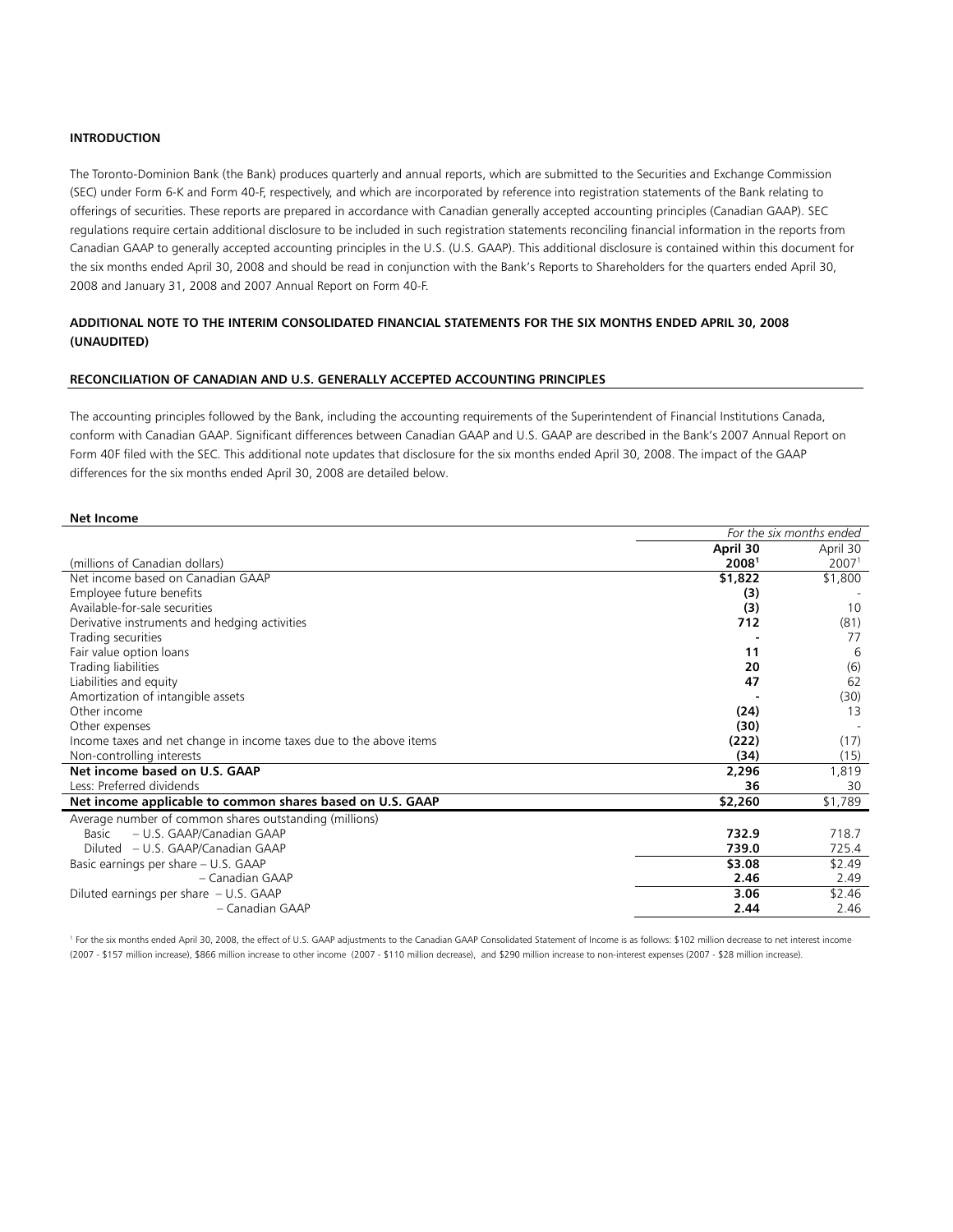# **Interim Consolidated Statement of Comprehensive Income**

|                                                                                       |             | For the six months ended |                  |           |  |
|---------------------------------------------------------------------------------------|-------------|--------------------------|------------------|-----------|--|
|                                                                                       |             | April 30                 |                  | April 30  |  |
| (millions of Canadian dollars)                                                        |             | 2008                     |                  | 2007      |  |
|                                                                                       | Canadian    | Adjust-                  |                  |           |  |
|                                                                                       | <b>GAAP</b> | ments                    | <b>U.S. GAAP</b> | U.S. GAAP |  |
| Net income                                                                            | \$1,822     | \$474                    | \$2,296          | \$1,819   |  |
| Other comprehensive income (loss), net of income taxes                                |             |                          |                  |           |  |
| Unrealized gains and (losses) on available-for-sale securities, net of                |             |                          |                  |           |  |
| hedging Activities <sup>1</sup>                                                       | 272         | 15                       | 287              | 157       |  |
| Reclassification to earnings in respect of available-for-sale securities <sup>2</sup> | (41)        |                          | (41)             | (55)      |  |
| Unrealized foreign currency translation gains and (losses) on                         |             |                          |                  |           |  |
| investments in subsidiaries, net of hedging activities 3,7                            | 239         | (19)                     | 220              | 420       |  |
| Gains and (losses) on derivative instruments designated as cash flow hedges 4         | 643         | (534)                    | 109              | (117)     |  |
| Reclassification to earnings of gains and losses on cash flow hedges <sup>5</sup>     | (37)        |                          | (37)             |           |  |
| Pension liability adjustment <sup>6</sup>                                             |             | (150)                    | (150)            |           |  |
| Other comprehensive income                                                            | 1,076       | (688)                    | 388              | 412       |  |
| <b>Comprehensive income</b>                                                           | \$2,898     | \$(214)                  | \$2,684          | \$2,231   |  |

1 Net of income taxes of \$120 million (2007 – \$66 million).

2 Net of income taxes of \$16 million (2007 - \$20 million).

3 Net of income taxes (benefit) of \$(295) million (2007 - \$52 million).

4 Net of income taxes (benefit) of \$**37** million (2007 – (\$71) million).

5 Net of income taxes (benefit) of \$16 million (2007 – (\$4) million).

6 Net of income taxes (benefit) of (\$71) million.

7 Includes \$(671)million (2007 – \$112 million) of after-tax gains (losses) arising from hedges of the Bank's investment in foreign operations.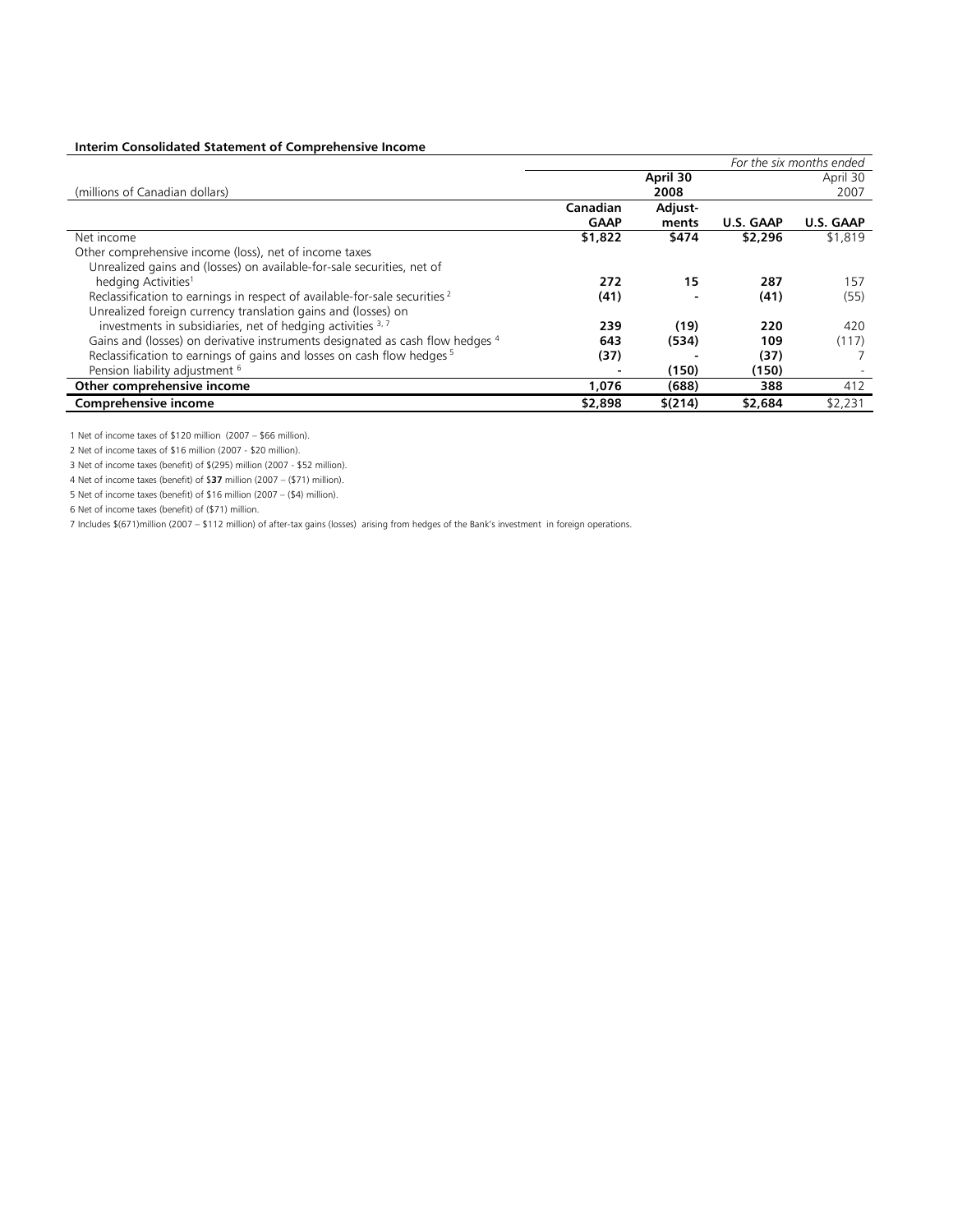| <b>Condensed Interim Consolidated Balance Sheet</b>           |                 |                     | As at           |           |                                | As at     |
|---------------------------------------------------------------|-----------------|---------------------|-----------------|-----------|--------------------------------|-----------|
|                                                               |                 |                     | April 30        |           |                                | Oct. 31   |
| (millions of Canadian dollars)                                |                 |                     | 2008            |           |                                | 2007      |
|                                                               | Canadian        | Adjust-             | <b>U.S.</b>     | Canadian  | Adjust-                        | U.S.      |
|                                                               | <b>GAAP</b>     | ments               | <b>GAAP</b>     | GAAP      | ments                          | GAAP      |
| Assets                                                        |                 |                     |                 |           |                                |           |
| Cash resources and other                                      | \$18,119        | $\ddot{\text{s}}$ . | \$18,119        | \$16,536  | \$<br>$\overline{\phantom{a}}$ | \$16,536  |
| Securities                                                    |                 |                     |                 |           |                                |           |
| Trading                                                       | 83,084          | 2,043               | 85,127          | 77,637    | 2,012                          | 79,649    |
| Designated as trading under the fair value option             | 2,043           | (2,043)             |                 | 2,012     | (2,012)                        |           |
| Available-for-sale                                            |                 | 7,232               | 61,161          | 35,650    | 7,681                          |           |
|                                                               | 53,929          |                     |                 |           |                                | 43,331    |
| Held-to-maturity                                              | 8,781           | (8,781)             |                 | 7,737     | (7, 737)                       |           |
|                                                               | 147,837         | (1, 549)            | 146,288         | 123,036   | (56)                           | 122,980   |
| Securities purchased under reverse repurchase agreements      | 33,067          |                     | 33,067          | 27,648    | $\overline{\phantom{a}}$       | 27,648    |
| Loans                                                         |                 |                     |                 |           |                                |           |
| Residential mortgages                                         | 67,137          | (87)                | 67,050          | 58,485    | 12                             | 58,497    |
| Consumer installment and other                                |                 |                     |                 |           |                                |           |
| personal                                                      | 75,114          | 25                  | 75,139          | 67,532    |                                | 67,532    |
| Credit card                                                   | 6,166           | $\blacksquare$      | 6,166           | 5,700     | $\sim$                         | 5,700     |
| Business and government                                       | 60,661          | 907                 | 61,568          | 44,258    | 1,239                          | 45,497    |
| Business and government designated                            |                 |                     |                 |           |                                |           |
| as trading under the fair value option                        | 718             | (718)               |                 | 1,235     | (1, 235)                       |           |
|                                                               | 209,796         | 127                 | 209,923         | 177,210   | 16                             | 177,226   |
| Allowance for credit losses                                   | (1, 369)        | (197)               | (1, 566)        | (1, 295)  | $\overline{\phantom{a}}$       | (1, 295)  |
| Loans (net)                                                   | 208,427         | (70)                | 208,357         | 175,915   | 16                             | 175,931   |
| Investment in TD Ameritrade                                   | 4,829           |                     | 4,829           | 4,515     | $\overline{\phantom{a}}$       | 4,515     |
| Trading derivatives                                           | 37,602          |                     | 37,602          | 36,052    | $\overline{\phantom{a}}$       | 36,052    |
| Goodwill                                                      | 14,213          | (83)                | 14,130          | 7,918     | (159)                          | 7,759     |
| Other intangibles                                             | 3,773           |                     | 3,773           | 2,104     |                                | 2,104     |
| Other assets                                                  | 35,754          | 9,180               |                 |           | 6,677                          |           |
|                                                               |                 |                     | 44,934          | 28,400    |                                | 35,077    |
| Total assets                                                  | \$503,621       | \$7,478             | \$511,099       | \$422,124 | 6,478<br>\$                    | \$428,602 |
| <b>Liabilities</b>                                            |                 |                     |                 |           |                                |           |
| Deposits                                                      | \$349,523       | $$^{(36)}$          | \$349,487       | \$276,393 | \$<br>(10)                     | \$276,383 |
| Trading derivatives                                           | 37,730          |                     | 37,730          | 39,028    |                                | 39,028    |
| Other liabilities                                             | 71,345          | 8,194               | 79,539          | 73,877    | 6,948                          | 80,825    |
| Subordinated notes and debentures                             | 12,466          |                     | 12,466          | 9,449     |                                | 9,449     |
| Liabilities for preferred shares and Capital Trust Securities | 1,428           | (1, 428)            |                 | 1,449     | (1,449)                        |           |
| <b>Total liabilities</b>                                      | 472,492         | 6,730               | 479,222         | 400,196   | 5,489                          | 405,685   |
| <b>Non-controlling interests</b>                              | 534             | 900                 | 1,434           | 524       | 900                            | 1,424     |
| Shareholders' equity                                          |                 |                     |                 |           |                                |           |
| Preferred shares                                              |                 | 528                 |                 | 425       | 549                            | 974       |
| Common shares                                                 | 1,125<br>12,818 | 39                  | 1,653<br>12,857 | 6,577     | 39                             | 6,616     |
|                                                               |                 |                     |                 |           |                                |           |
| Contributed surplus                                           | 383             |                     | 383             | 119       |                                | 119       |
| Retained earnings                                             | 16,864          | 223                 | 17,087          | 15,954    | (245)                          | 15,709    |
| Accumulated other comprehensive income                        |                 |                     |                 |           |                                |           |
| Unrealized gains and (losses) on available-for-sale           |                 |                     |                 |           |                                |           |
| securities, net of hedging activities                         | 624             | (49)                | 575             | 393       | (64)                           | 329       |
| Unrealized foreign currency translation gains and (losses)    |                 |                     |                 |           |                                |           |
| on investments in subsidiaries, net of hedging activities     | (1834)          | (19)                | (1,853)         | (2,073)   | $\overline{\phantom{a}}$       | (2,073)   |
| Gains and (losses) on derivative instruments designated as    |                 |                     |                 |           |                                |           |
| cash flow hedges                                              | 615             | (455)               | 160             | 9         | 79                             | 88        |
| Pension liability adjustment                                  |                 | (419)               | (419)           |           |                                |           |
| Impact of adoption of FASB Statement 158                      |                 |                     |                 |           | (269)                          | (269)     |
| Total accumulated other comprehensive income                  | (595)           | (942)               | (1,537)         | (1,671)   | (254)                          | (1, 925)  |
| Total shareholders' equity                                    | 30,595          | (152)               | 30,443          | 21,404    | 89                             | 21,493    |
|                                                               |                 |                     |                 |           |                                |           |
| Total liabilities and shareholders' equity                    | \$503,621       | \$7,478             | \$511,099       | \$422,124 | \$6,478                        | \$428,602 |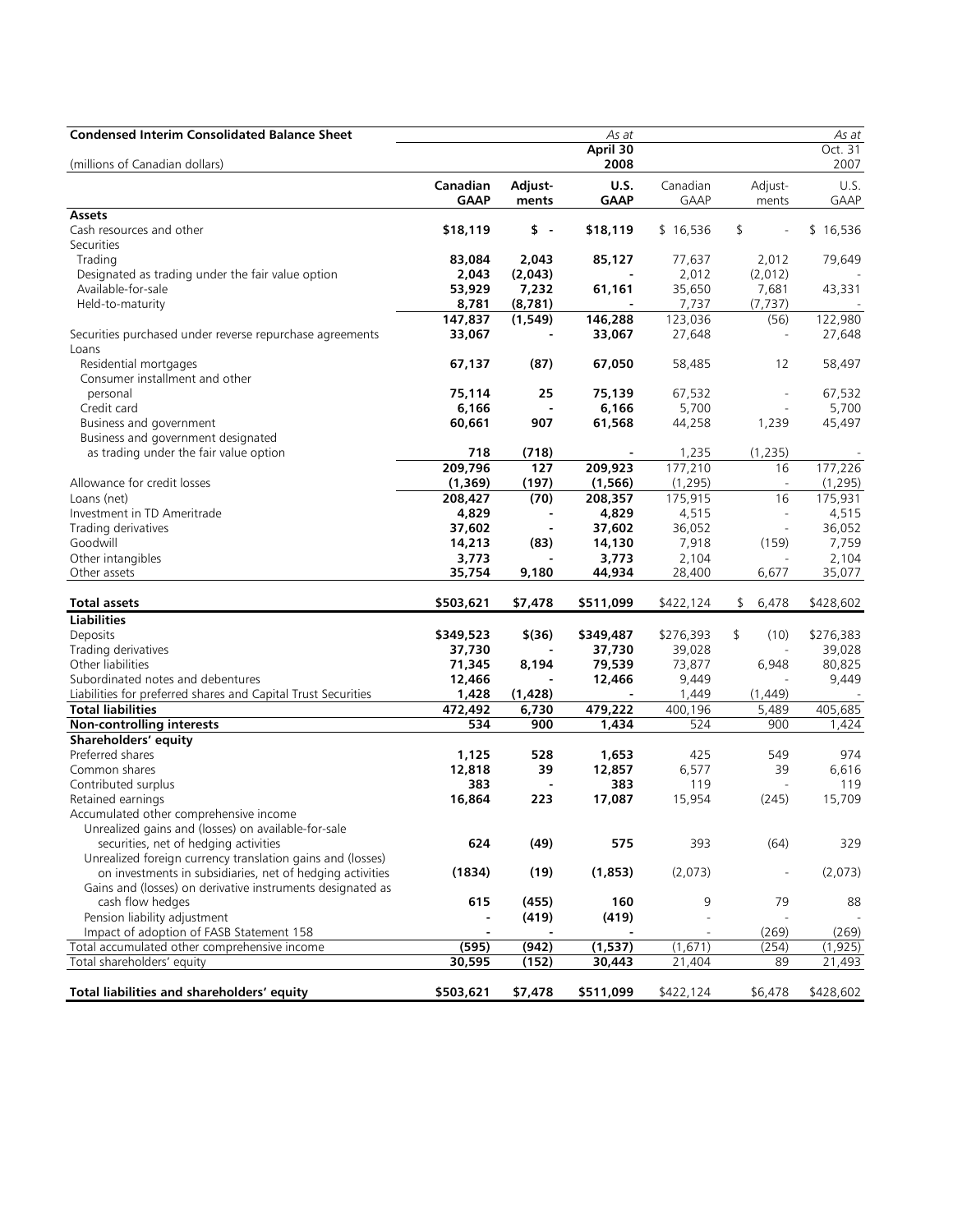# **ACQUISITIONS AND DISPOSITIONS**

# **Commerce Bancorp, Inc.**

The foreign currency exposure related to the acquisition of Commerce Bancorp, Inc. (Commerce) was hedged using derivatives and designated as an accounting hedge under Canadian GAAP. This exposure was not eligible for hedge accounting under U.S. GAAP. Under Canadian GAAP, the changes in the fair value of the derivatives designated in the hedging relationships are recorded in goodwill on completion of the business acquisition. For U.S. GAAP, the change in the fair value of these derivatives is recognized in the Consolidated Statement of Income. As a result, \$107 million after tax was recognized in U.S. GAAP income for the six months ended April 30, 2008 with the offset recognized in goodwill. Canadian GAAP and U.S. GAAP require loans acquired in a business combination to be recorded at fair value. However, U.S. GAAP requires these loans to be recorded gross of general allowances. The loans acquired on the acquisition of Commerce have been recorded gross of the general allowance for U.S. GAAP.

## **Changes in significant accounting policies affecting Canadian and U.S. GAAP differences**

## **Accounting for Uncertain Tax Positions**

Effective November 1, 2007, the Bank adopted, for U.S. GAAP purposes, FASB Interpretation – 48, *Accounting for Uncertainty in Income Taxes – an interpretation of FASB Statement No. 109* (FIN-48). FIN-48 clarifies the accounting for income taxes by prescribing a "more likely than not" recognition threshold a tax position is required to meet before being recognized in the financial statements. FIN-48 also provides guidance on measurement of uncertain tax positions, classification of interest and penalties, and requires additional disclosures on tax reserves. For Canadian GAAP purposes, a single best estimate is used for measurement of uncertain tax positions.

 The adoption of FIN-48 was accounted for retroactively without restatement and resulted in an \$11 million increase to opening retained earnings with the offset recognized as a decrease to tax liabilities.

 The amount of total unrecognized tax benefits as of November 1, 2007 was \$680 million. The total accrual of additional unrecognized benefits subsequent to November 1, 2007 was \$123 million. The entire amount of unrecognized tax benefits, if recognized, would affect the effective tax rate. The Bank accounts for arrears interest and penalties in income tax expense. The total amount of interest and penalties recognized in the Consolidated Balance Sheet at November 1, 2007 was \$22 million. For the six months ended April 30, 2008, interest and penalties of \$40 million were accrued.

 The Bank does not expect significant changes in the total amount of unrecognized tax benefits to occur within the next 12 months. The Bank operates in Canada, the U.S. and other tax jurisdictions, and various years ranging from 2000 to 2007 remain subject to examination by tax authorities.

## **Future accounting changes**

### *Pension and Other Postretirement Plans*

FASB Statement No. 158, *Employers' Accounting for Defined Benefit Pension and Other Postretirement Plans*

Effective November 1, 2008, the standard also requires that the date at which the benefit obligation and plan assets are measured should be the fiscal year-end date. As a result, the Bank will no longer be permitted to measure its defined benefit plan up to three months earlier than the financial statement date. The Bank is in the process of assessing the impact of this guidance on the Bank's Consolidated Financial Statements. Other provisions of this standard were adopted by the Bank on October 31, 2007.

#### *Fair Value Measurements*

Effective November 1, 2008, the Bank will be required to adopt the FASB Statement No.157, *Fair Value Measurements*. This accounting standard provides a framework for measuring fair value, which will primarily impact the Bank's fair value measurements relating to financial instruments. The guidance will also require additional disclosures. The Bank is in the process of assessing the impact of this guidance on the Bank's Consolidated Financial Statements.

#### *Fair Value Option for Financial Assets and Financial Liabilities*

The Bank will be permitted to measure eligible financial instruments at fair value using the fair value option outlined in FASB Statement No.159, *The Fair Value Option for Financial Assets and Financial Liabilities*. This standard will be adopted by the Bank effective November 1, 2008. The Bank is in the process of assessing the impact of this standard on the Bank's Consolidated Financial Statements.

#### *Business Combinations*

FASB Statement No. 141 (revised), *Business Combinations*, retains the fundamental concepts of FASB statement No. 141 that requires purchase method of accounting and identification of an acquirer for all business combinations. The significant accounting changes required by this standard are: (i) the equity shares issued as purchase consideration should be valued at the acquisition date fair value instead of the deal announcement date;